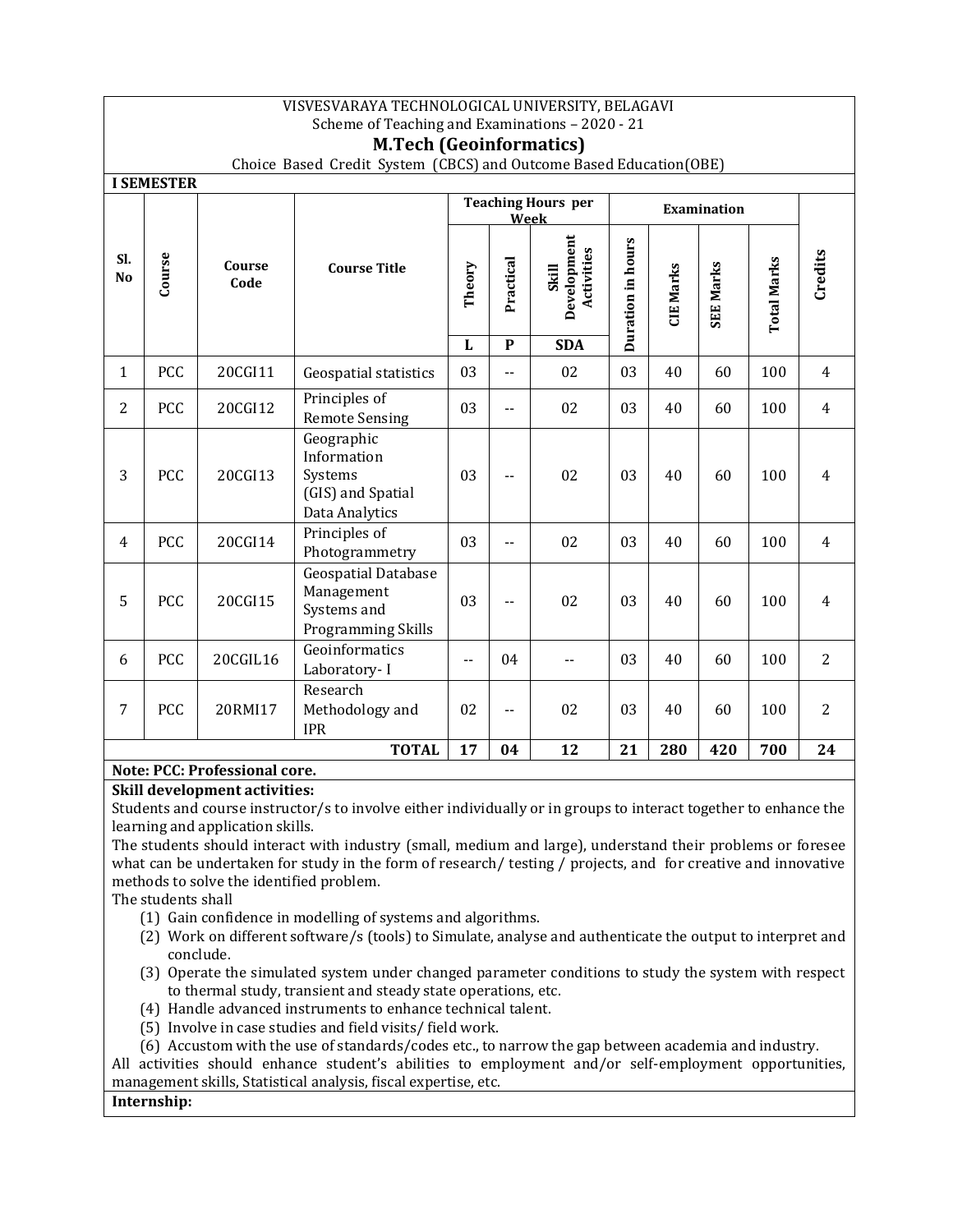All the students have to undergo mandatory internship of 6 weeks during the vacation of I and II semesters and /or II and III semesters. A University examination shall be conducted during III semester and the prescribed internship credit shall be counted for the same semester. Internship shall be considered as a head of passing and shall be considered for the award of degree. Those, who do not take-up/complete the internship shall be declared as fail in internship course and have to complete the same during the subsequent University examination after satisfying the internship requirements.

#### **Note:**

- (1) Four credit courses are designed for 50 hours Teaching Learning process.
- (2) Three credit courses are designed for 40 hours Teaching Learning process.
- **(3)** Two credit courses are designed for 25 hours Teaching Learning process.

| <b>Geospatial Statistics</b>  |         |                  |    |  |
|-------------------------------|---------|------------------|----|--|
| Course Code                   | 20CGI11 | CIE Marks        | 40 |  |
| Teaching Hours/Week (L:P:SDA) | 3:0:2   | <b>SEE Marks</b> | 60 |  |
| Credits                       | 04      | Exam Hours       | 03 |  |
| Module-1                      |         |                  |    |  |

**Basic Concepts:** Histogram – univariate and bivariate, estimation of basic statistical parameters, viz., mean, standard deviation, variance, covariance.

**Probability Theory:** Introduction to probability theory, kinds of probability – classical or apriority probability, A posteriori or Frequency probability, probability models, an inside to set theory, sample space and events, conditional, joint probability and independence.

## **Module-2**

**Special Parametric Families of Univariate and Multivariate Distributions:** Introduction and summary, Discrete and continuous distributions – binomial, poisson, exponential, Gaussian/Normal distribution functions, joint and continuous distributions, bivariate and multivariate normal distribution.

**Estimation Theory:** Introduction and summary, methods of finding estimators, properties of point estimators, unbiased estimation, location or scale invariance, Bayes estimators – posterior distribution, loss function approach, min-max estimators, maximum likelihood estimators

#### **Module-3**

**Stratification and Sampling:** Introduction, sampling, sample mean, sampling from normal distribution, stratification and sampling.

**Testing of Hypothesis:** Introduction and summary, simple hypothesis testing, composite hypothesis, tests of hypotheses – sampling from normal distribution, chi-square tests, tests of hypotheses and confidence intervals, sequential test of hypotheses**.**

#### **Module-4**

**Geo-statistics for Spatial Analysis and Modelling:** Cluster analysis concepts and techniques, Spatial autocorrelation, Multivariate Correlation, Linear regression, Multiple regressions. Statistical Surfaces-Interpolation, Variogram, Kriging. Geostatistical models, stochastic models, probabilistic models, Deterministic models.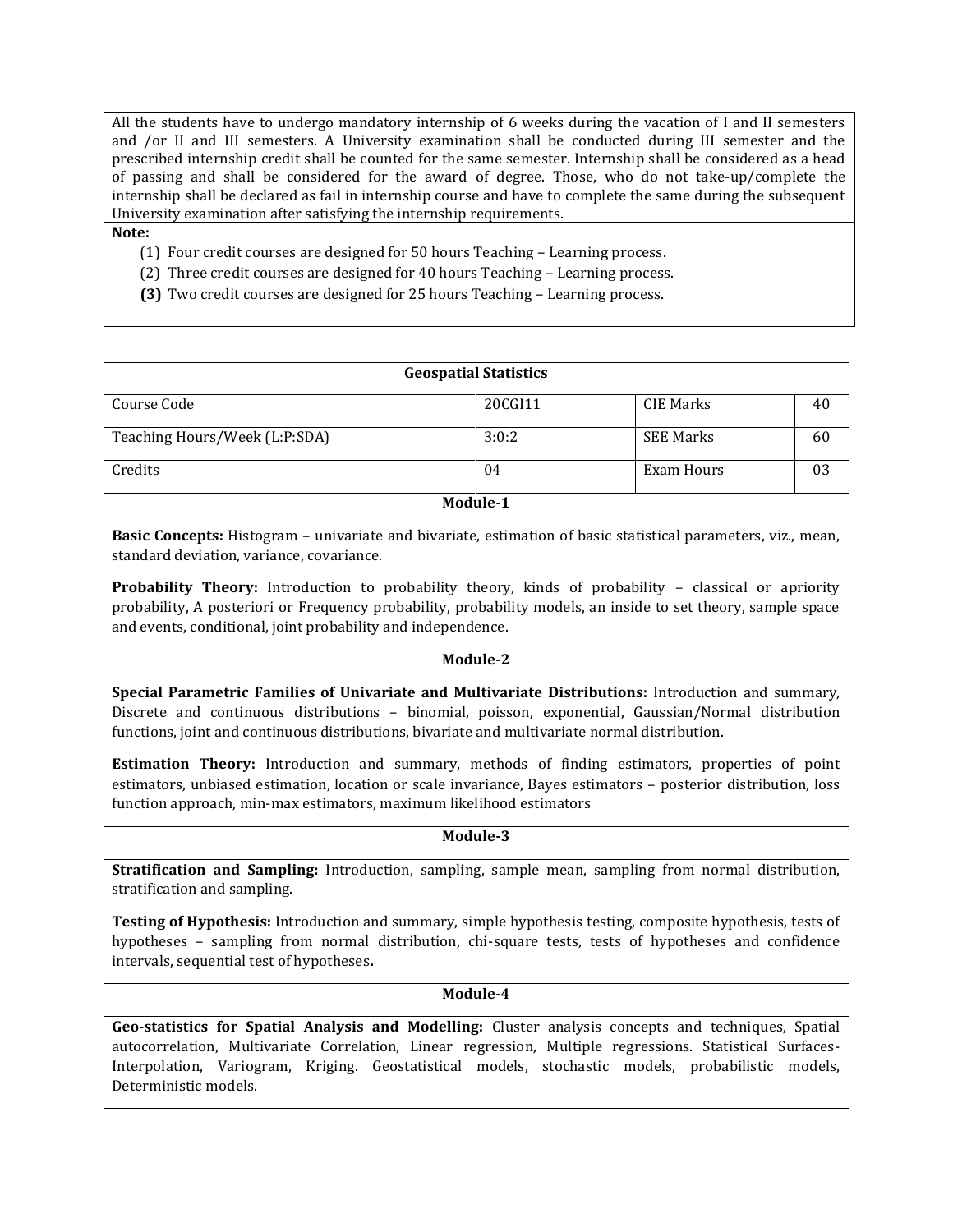**Time Series and Forecasting:** Introduction, variation in time series, trend analysis, time series analysis in forecasting

## **Module-5**

**Introduction to Spatial data analysis in R:** Basic data types and data structures in R Looping, functions, Data types in GIS, Visualising Spatial Data, Spatial Data Import and Export, Working with vector data in R, Working with raster data in R, Classification of Remote Sensing Images.

## **Course outcomes:**

At the end of the course the student will be able to:

## **Question paper pattern:**

The SEE question paper will be set for 100 marks and the marks scored will be proportionately reduced to 60.

- The question paper will have ten full questions carrying equal marks.
- Each full question is for 20 marks.
- There will be two full questions (with a maximum of four sub questions) from each module.
- Each full question will have sub question covering all the topics under a module.
- The students will have to answer five full questions, selecting one full question from each module.*∎* **Textbook/ Textbooks**

(1) 1.Richard I.Levin, David S. Rubin, Sanjay Rastogi, Masood Hussain Siddiqui, Statistics for Management, 7th edition, Pearson Education Inc,2013

(2) Spatial Statistics and Computational Methods, ISBN:0387001360

# **Reference Books**

(1) Chris Brunsdon and Lex Comber, SAGE(2015), "An Introduction to R Spatial Analysis and Mapping"

| M.<br>۰. |  |
|----------|--|

(3)

of survey.

| <b>PRINCIPLES OF REMOTE SENSING</b>                                                                                                                                                                                                                                                                                            |         |                  |    |  |  |
|--------------------------------------------------------------------------------------------------------------------------------------------------------------------------------------------------------------------------------------------------------------------------------------------------------------------------------|---------|------------------|----|--|--|
| Course Code                                                                                                                                                                                                                                                                                                                    | 20CGI12 | <b>CIE Marks</b> | 40 |  |  |
| Teaching Hours/Week (L:P:SDA)                                                                                                                                                                                                                                                                                                  | 3:0:2   | <b>SEE Marks</b> | 60 |  |  |
| Credits                                                                                                                                                                                                                                                                                                                        | 04      | Exam Hours       | 03 |  |  |
| Module-1                                                                                                                                                                                                                                                                                                                       |         |                  |    |  |  |
| Introduction: Definition of terms, Concepts and types of remote sensing; evolution of remote sensing<br>technology, stages in remote sensing technology, spatial data acquisition, interdisciplinary nature and<br>relation with other disciplines, applications of remote sensing, advantages of RS over conventional methods |         |                  |    |  |  |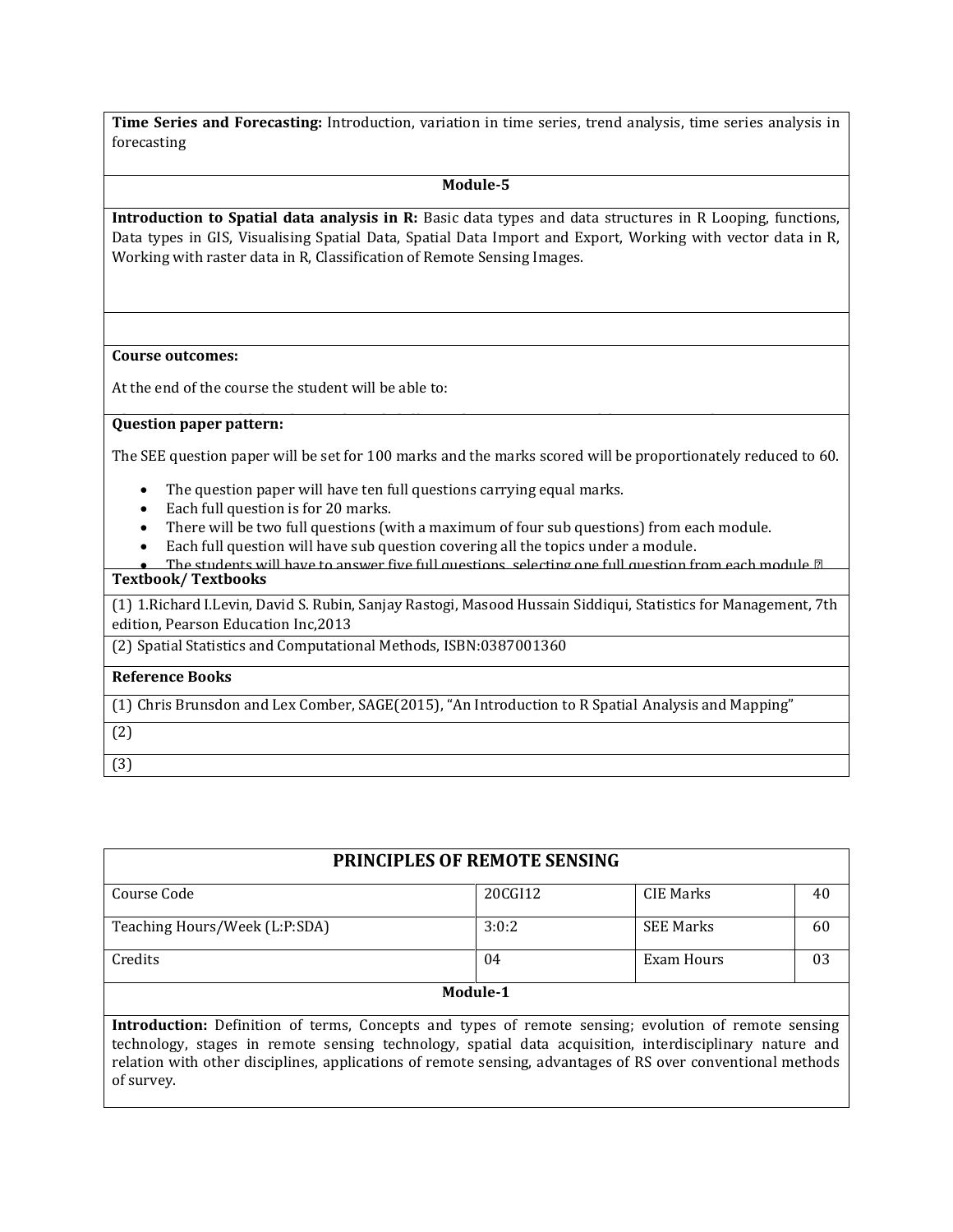**Basic Principles of Remote Sensing:** Electro-magnetic radiation; Interactions between matter and electromagnetic radiation; Types of remote sensing with respect to wavelength regions; Definition of radiometry; Black body radiation; Reflectance; spectral reflectance of land covers; Spectral Signatures; Radiative transfer equation; energy interaction in the atmosphere.

#### **Module-2**

Sensors: Types of sensors- passive sensors and active sensors; imaging systems, photographic sensors, characteristics of optical sensors; Sensor resolutions, characteristic of optical detectors; non-imaging radiometers, imaging sensors, Panchromatic, Multispectral, hyperspectral, Optical mechanical line scanner; Push broom scanners and whisk-broom scanners; Imaging spectrometer; space borne imaging sensors, microwave sensors; Thermal sensors.

**Platforms:** Types of platforms- airborne remote sensing, space borne remote sensing; Atmospheric condition and altitude; Attitude of platform; Attitude sensors; Orbital elements of satellite; types of orbits, Satellite positioning systems including GNSS, IRNSS, etc, Various satellites for Land, Ocean, and atmospheric studies.

## **Module-3**

**Image Interpretation and Analysis:** Fundamentals of aerial photos and satellite image interpretation; Types of imaging, elements of interpretation, Generations of Thematic maps. Importance of ground truth, reference data, use of smart phone, geo-tagging.

#### **Module-4**

**Digital Image Processing:** Data reception and data products**,** Digital data manipulation and analysis; image rectification – Radiometric correction, Atmospheric correction, Geometric correction;

## **Module-5**

**Advanced Remote Sensing Technologies:** Microwave remote sensing, Synthetic Aperture Radar; Hyper spectral Imaging Spectrometer; Thermal Imaging System; Advanced Laser Terrain Mapping.

#### **Course outcomes:**

At the end of the course the student will be able to:

#### Question paper pattern:

The SEE question paper will be set for 100 marks and the marks scored will be proportionately reduced to 60.

- The question paper will have ten full questions carrying equal marks.
- Each full question is for 20 marks.
- There will be two full questions (with a maximum of four sub questions) from each module.
- Each full question will have sub question covering all the topics under a module.

#### **Reference Books**

(1) Fundamentals of Remote Sensing: George Joseph

(2) Remote Sensing and Image Interpretation: Lillesand & Keifer.

(3) Physical aspects of Remote Sensing: PJ Curran.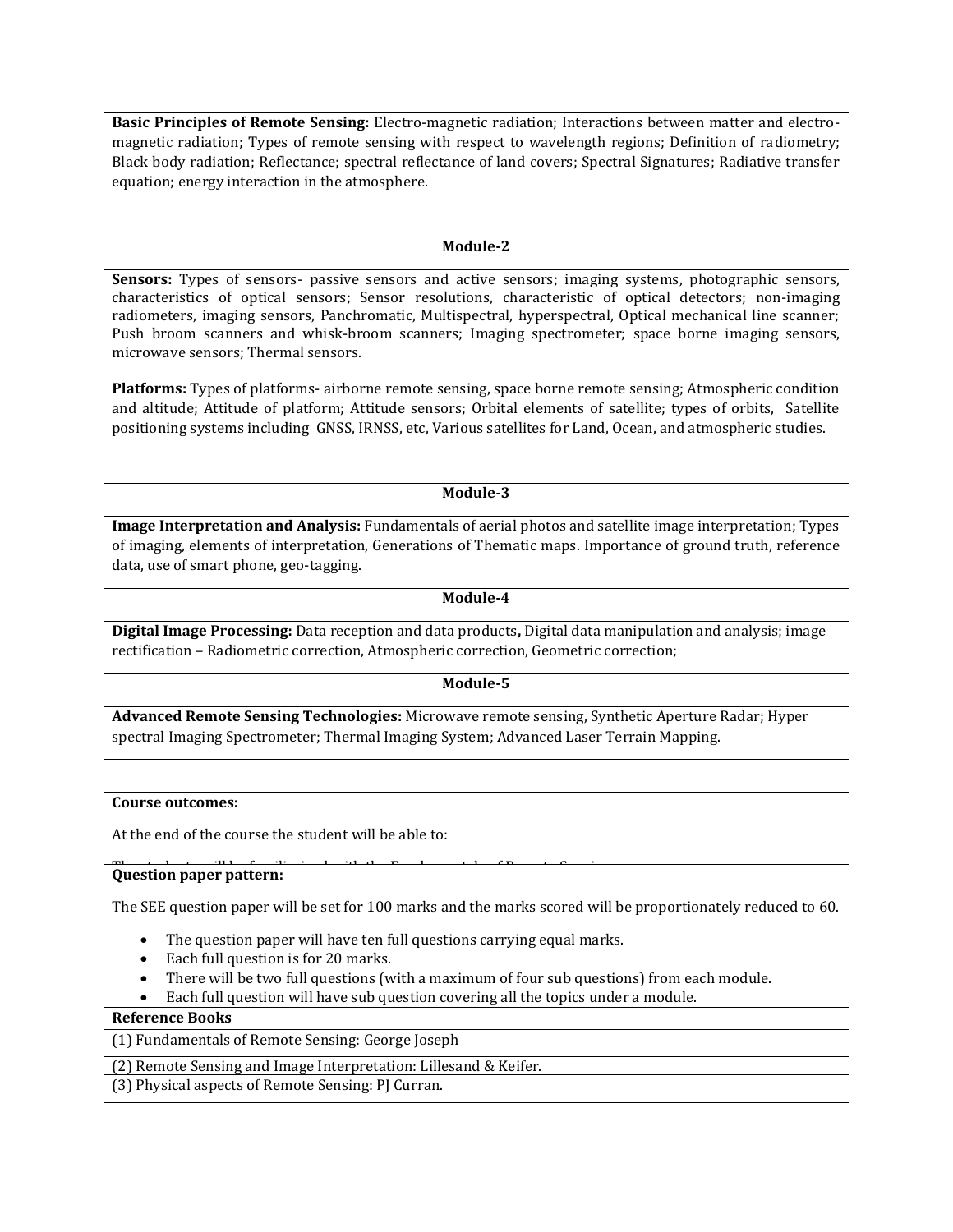(4) Remote Sensing Principles and Interpretation: F.F. Sabins.

(5) Introduction to Remote Sensing: J.B. Campbell.

(6) Introductory Digital Image Processing: A Remote Sensing Perspective, John R Jensen, 4th ed, 2016

(7) Remote sensing Models and methods for image processing by Robert A. Schowengerdt, second edition, 1997, Academic Press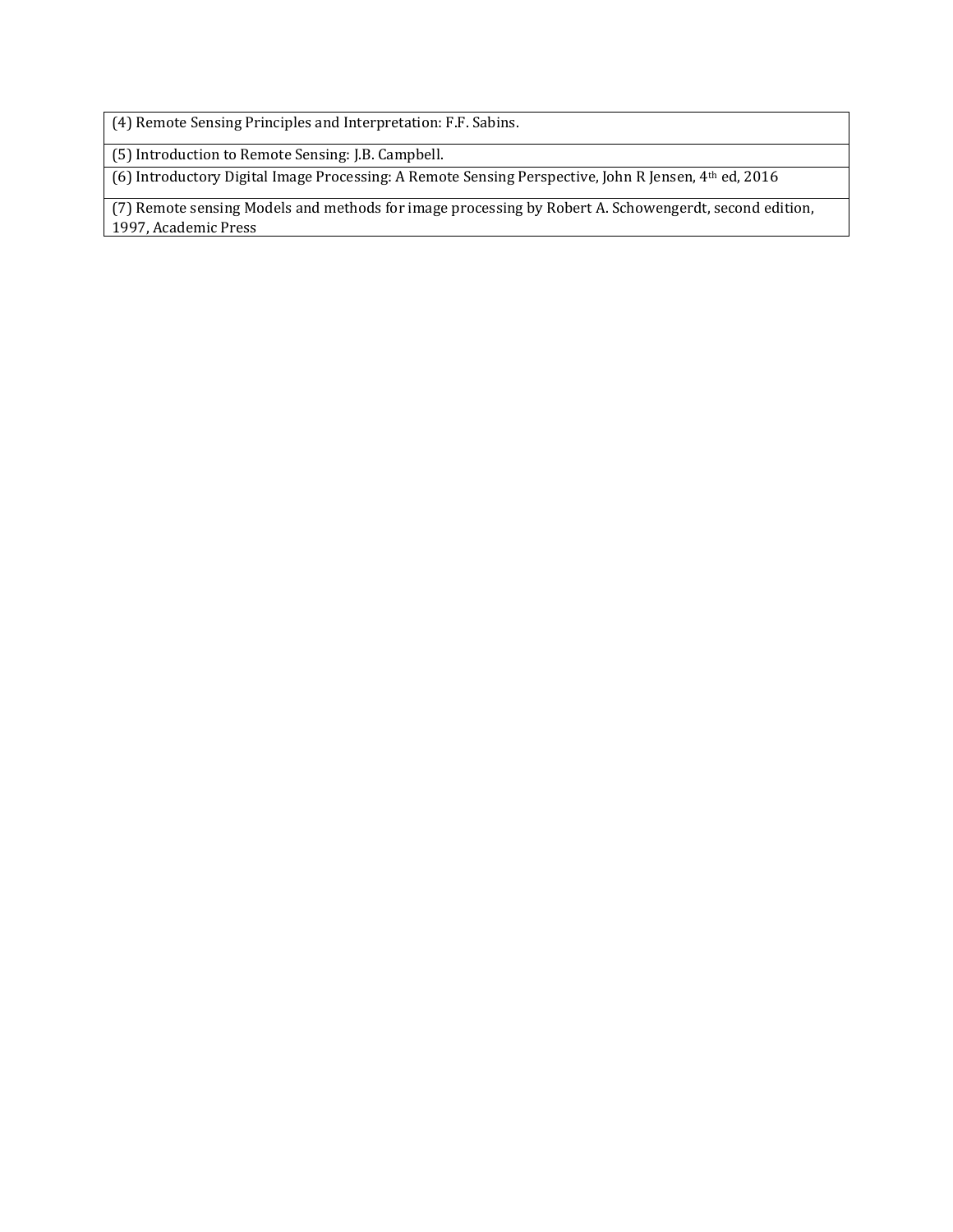# **GEOGRAPHIC INFORMATION SYSTEMS &**

# **SPATIAL DATA ANALYTICS**

| Course Code                   | 20CGI13 | CIE Marks  | 40 |  |  |  |
|-------------------------------|---------|------------|----|--|--|--|
|                               |         |            |    |  |  |  |
| Teaching Hours/Week (L:P:SDA) | 3:0:2   | SEE Marks  | 60 |  |  |  |
|                               |         |            |    |  |  |  |
| Credits                       | 04      | Exam Hours | 03 |  |  |  |
|                               |         |            |    |  |  |  |
| _ _ _ _ _                     |         |            |    |  |  |  |

**Module-1**

**Introduction to GIS:** Definitions, history and evolution, place of GIS in Geoinformatics, Components of GIS, interdisciplinary relations, Discrete geographic objects, Continuous geographic features, Vector and Raster Data structures, GIS application areas, careers in GIS.

**Spatial Data Types and Models:** Spatial Data types, Non-spatial / Attribute Data types, Tessellations to represent geographic objects, Data models: Basic Data Models –raster and vector, Spaghetti model and Topological model, Advanced data models, raster and vector data formats.

## **Module-2**

**Data Sources and Data Entry:** Primary and secondary methods of acquisition of spatial and non-spatial data: surveying, remote sensing, Photogrammetry, Global Navigation Satellite System (GNSS), Database creation, Data capturing, map scanning and digitizing, data exchange standards, topology building, editing and cleaning, linking of spatial and non-spatial data.

## **Module-3**

**Data Processing:** Hardware and software needed**,** Database Management Systems (DBMS), Linking GIS and DBMS, Raster and Vector data editing, data conversion, Corrections, scale changes, Coordinate thinning, Georeferencing and map projections, sliver removal, edge matching, interactive editing, rubber sheeting.

**Data Quality and Standards:** Definition of data quality, components of geographic data quality, Sources of error in geographic data, error propagation and error management; quality assurance & quality control (QA/QC). Geographic data standards, components and types of GIS standards, international GIS standards, interoperability of GIS.

## **Module-4**

**Spatial Data Analysis and Integration:** Spatial Measurements, Queries, Vector Data Analysis, Raster Data Analysis, Network Analysis, Terrain analysis, spatial analysis of 3-Dimentional data, Data integration and map overlay.

**Data Visualization:** GIS and Maps**,** Visualization process, visualization strategies, mapping qualitative and quantitative data, map / information dissemination.

## **Module-5**

**Advanced Spatial Data Analysis and Modelling:** Trend surface analysis, Spatial interpolation, fuzzy analysis, GIS analytical models: Digital Terrain Models, Hydrologic modelling, Spatial Multi Criteria Analysis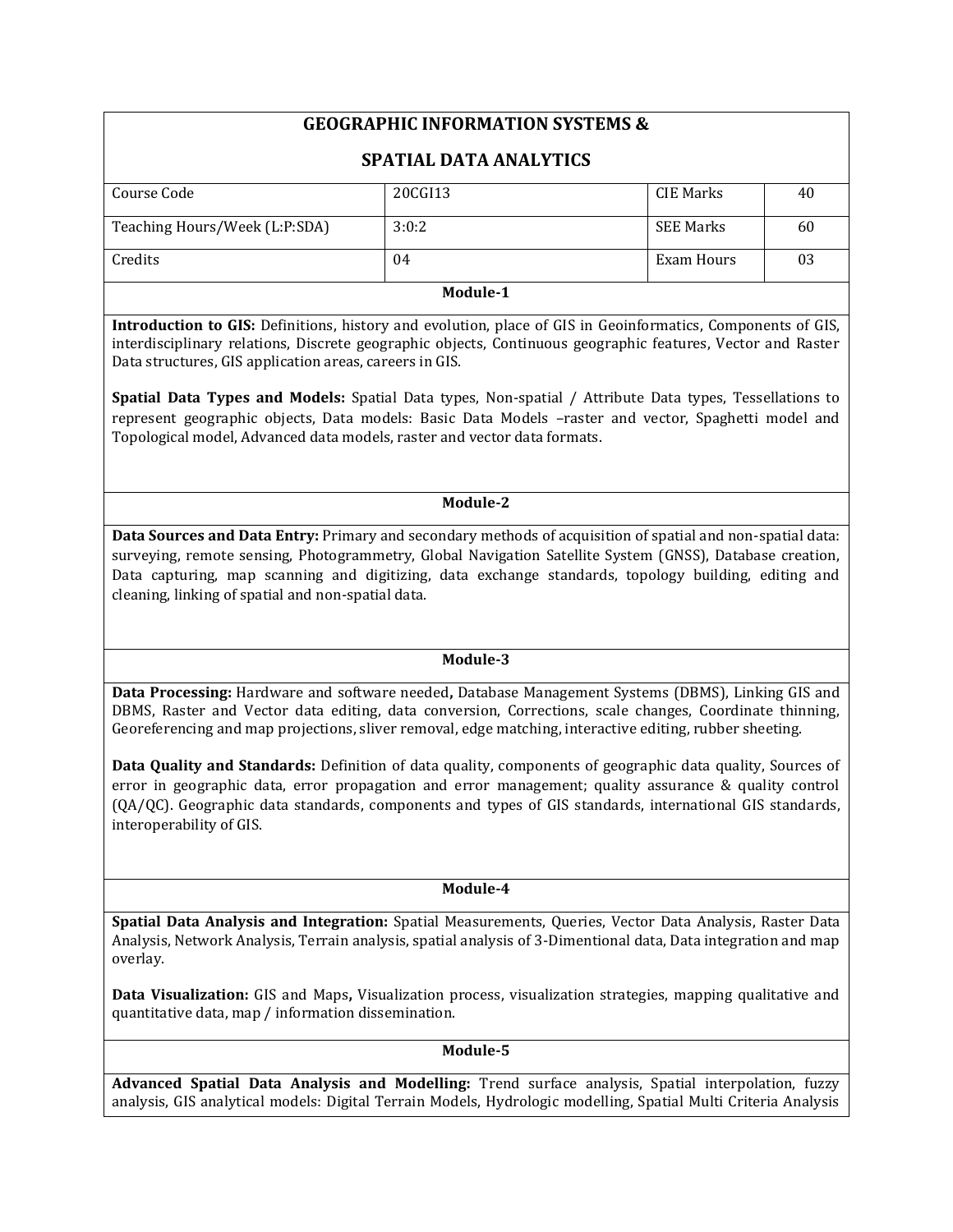and engineering GIS applications, recent advances in GIS & Spatial Data Analytics (SDA), Career opportunities in GIS and SDA.

#### **Course outcomes:**

At the end of the course the student will be able to:

#### $\mathbf{C}$  studients are equipped with the basic of  $\mathbf{C}$ **Question paper pattern:**

The SEE question paper will be set for 100 marks and the marks scored will be proportionately reduced to 60.

- The question paper will have ten full questions carrying equal marks.
- Each full question is for 20 marks.
- There will be two full questions (with a maximum of four sub questions) from each module.
- Each full question will have sub question covering all the topics under a module.

 The students will have to answer five full questions, selecting one full question from each module. *∎* **Reference Books**

(1) Concepts and Techniques of Geographic Information Systems, CP Lo Albert K W Yeung, 2005 Prantice Hall

of India. (2) Principles of GIS for Land Resources Assessment by P.A.Burrough, Oxford: Science publications, 1986.

(3) Geographic Information Systems – An introduction by Tor Bernhardsen, John Wiley and Sons, Inc., New

(4) GIS – A computing Perspective by Michael F. Worboys, Taylor & Francis, 1995.

(5) Remote Sensing and Image Interpretation by Thomas M. Lillesand and Ralph W. Kiefer, John Wiley and Sons Inc., New York, 1994.

(6) Geographical Information Systems – Principles and Applications, Volume I edited by David J. Maguire, Michael F Goodchild and David W Rhind, John Wiley Sons. Inc., New York 1991.

(7) Geographical Information Systems – Principles and Applications, Volume II edited by David J. Maguire, Michael F Goodchild and David W Rhind, John Wiley Sons. Inc., New York 1991.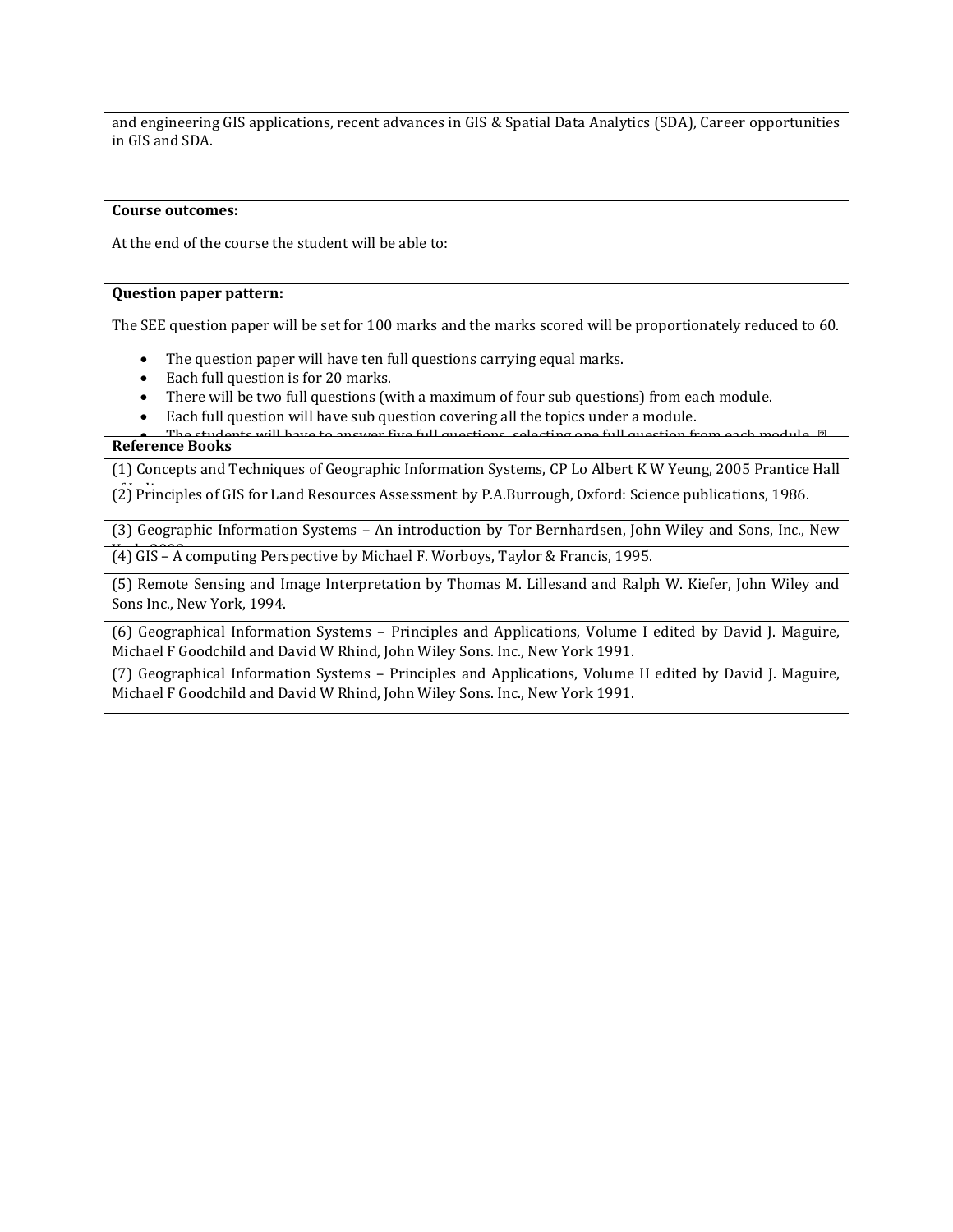| PRINCIPLES OF PHOTOGRAMMETRY                                                                                                                                                                                                                                                                                                                                                                                                                                                                                                                                                                                                                                                                       |         |                   |    |  |  |  |
|----------------------------------------------------------------------------------------------------------------------------------------------------------------------------------------------------------------------------------------------------------------------------------------------------------------------------------------------------------------------------------------------------------------------------------------------------------------------------------------------------------------------------------------------------------------------------------------------------------------------------------------------------------------------------------------------------|---------|-------------------|----|--|--|--|
| Course Code                                                                                                                                                                                                                                                                                                                                                                                                                                                                                                                                                                                                                                                                                        | 20CGI14 | <b>CIE Marks</b>  | 40 |  |  |  |
| Teaching Hours/Week (L:P:SDA)                                                                                                                                                                                                                                                                                                                                                                                                                                                                                                                                                                                                                                                                      | 3:0:2   | <b>SEE Marks</b>  | 60 |  |  |  |
| Credits                                                                                                                                                                                                                                                                                                                                                                                                                                                                                                                                                                                                                                                                                            | 04      | <b>Exam Hours</b> | 03 |  |  |  |
| Module-1                                                                                                                                                                                                                                                                                                                                                                                                                                                                                                                                                                                                                                                                                           |         |                   |    |  |  |  |
| Introduction: Definition and terms, history of photogrammetry, concepts; Basics of photogrammetry;<br>Applications; Photo products; Types of aerial photographs: vertical photographs, tilted photographs,<br>Geometry of aerial photograph: scale, relief displacement, scale of tilted photograph; aerial cameras, its<br>accessories and working principles, Resolution, Image movement; Analog and digital imaging devices; their<br>characteristics and advantages over other analogue cameras; Photo interpretation.<br>Stereoscopy: Principles of stereoscopic vision, types of stereoscopes, stereoscopic viewing, stereoscopic<br>parallax.                                               |         |                   |    |  |  |  |
|                                                                                                                                                                                                                                                                                                                                                                                                                                                                                                                                                                                                                                                                                                    |         |                   |    |  |  |  |
| Module-2                                                                                                                                                                                                                                                                                                                                                                                                                                                                                                                                                                                                                                                                                           |         |                   |    |  |  |  |
| Analytical Photogrammetry: Purpose of fiducial marks, Image coordinate system and Object space<br>coordinate system; image measurements in analytical plotter, Minor Control Points (MCPs), analytical<br>interior orientation, analytical relative orientation, analytical absolute orientation, collinearity equations of<br>vertical and tilted photograph, Epipolar geometry co-planarity equations, Relationship between image and<br>object space<br>Orientation Procedures: Basic photogrammetric operation in digital environment, Inner Orientation,<br>Exterior Orientation procedures in digital photogrammetry, advantage of digital IO and EO over analogue and<br>analytical system. |         |                   |    |  |  |  |
| Module-3                                                                                                                                                                                                                                                                                                                                                                                                                                                                                                                                                                                                                                                                                           |         |                   |    |  |  |  |
| Project Planning: Flight planning, choice of photo scale, photographic end lap and side lap, purpose of<br>photography, ground coverage, weather conditions, season of the year, flight map, specifications, cost<br>estimation and scheduling, use of Drone / Unmanned Aerial Vehicles (UAV) system in image capturing,<br>Ground Sampling Distance (GSD).                                                                                                                                                                                                                                                                                                                                        |         |                   |    |  |  |  |
| Ground Control for Aerial Photogrammetry: General requirements of ground control points; Selecting<br>photo control points and its location on photo, planning Block Control Points (BCP), Artificial targets for<br>photo identifiable control points, pre-pointing and post pointing, indexing ground control points.                                                                                                                                                                                                                                                                                                                                                                            |         |                   |    |  |  |  |
| Module-4                                                                                                                                                                                                                                                                                                                                                                                                                                                                                                                                                                                                                                                                                           |         |                   |    |  |  |  |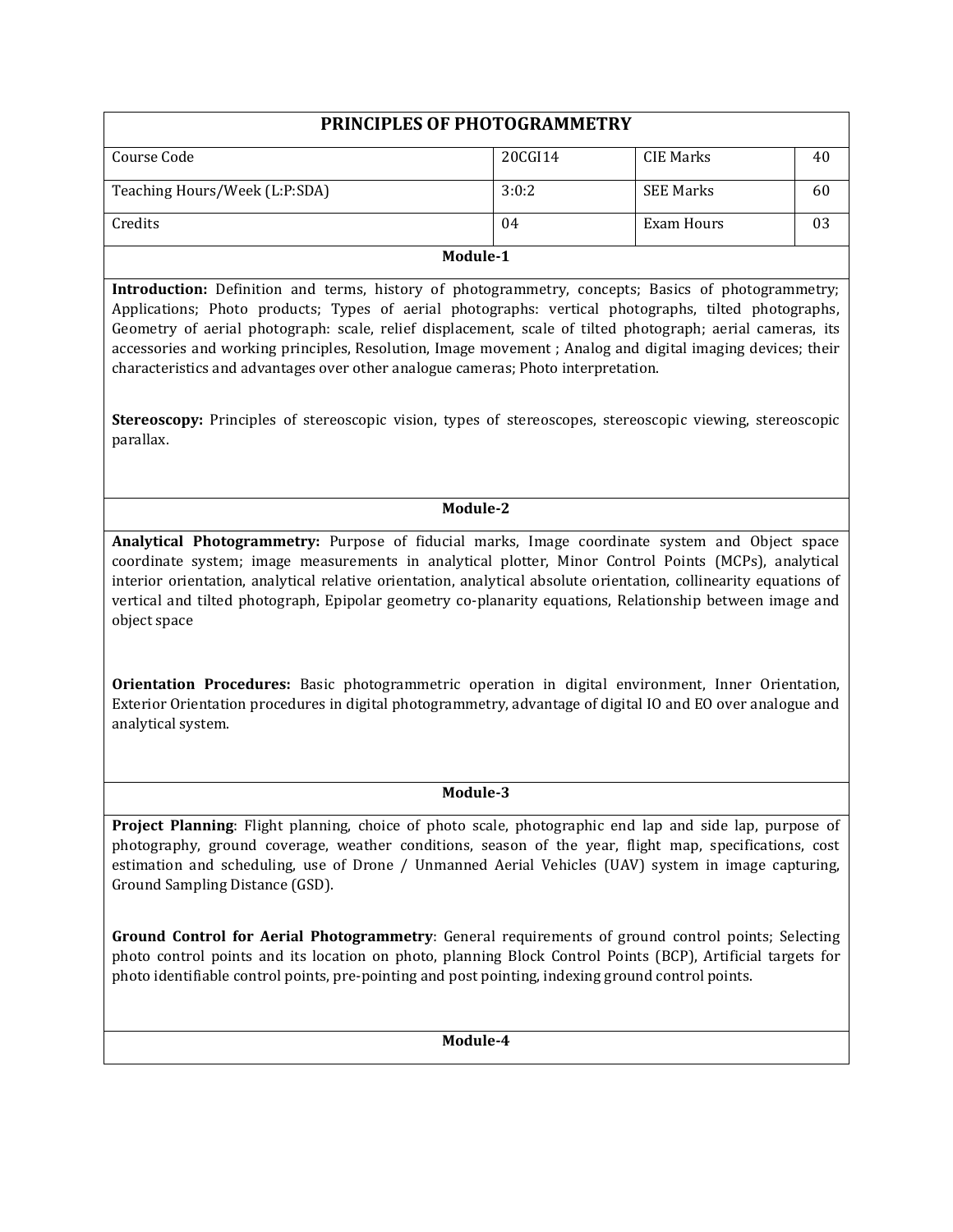**Aero Triangulation(AT)**: Definition, Classification of AT, GPS supported AT, geometric relationship between a camera and GPS antenna with respect to its position and attitude, synchronization of GPS coordinates with camera exposures, entering GPS coordinates, and INS parameters in bundle block adjustments for each exposure stations.

**Concept of Block/Bundle/Strip Adjustments:** definition of block, types of block adjustments, development of block adjustment; bundle block adjustment, accuracy of block adjustment, space resection, space intersection, reasons for digital AT superior over analogue AT. Artificial Intelligence (AI) in Bundle adjustment**.**

## **Module-5**

**Soft copy Photogrammetry:** Digital photogrammetric system, Configuration of Digital photogrammetric work station, photogrammetric scanners, softcopy photogrammetry, 3D visualization in digital environment (stereo-viewing), Quad buffer, characteristics of digital image data, image enhancement, image matching, feature extraction by 2D and 3D mode, Advantages of digital photogrammetry.

**Introduction to DTM:** Digital surface modelling by DTM/DEM, Interpolation techniques, GRID and TIN, break lines, profiles, mass points / random points, DTM generation process, differential rectification, mosaic, Seamless data generation.

**Photogrammetry and GIS: Data Model Structure (DMS)**, input data from photogrammetry for GIS database, photogrammetric applications in GIS.

## **Course outcomes:**

At the end of the course the student will be able to:

## Question paper pattern:

The SEE question paper will be set for 100 marks and the marks scored will be proportionately reduced to 60.

- The question paper will have ten full questions carrying equal marks.
- Each full question is for 20 marks.
- There will be two full questions (with a maximum of four sub questions) from each module.
- Each full question will have sub question covering all the topics under a module.
- The students will have to answer five full questions, selecting one full question from each module.*∎*

## **Reference Books**

(1) Elements of Photogrammetry with applications in GIS by Paul R Wolf and Bon A. Dewitt, 3rd edition, 2004, ISBN 007-123689-9

(2) Aerial Photography and Image interpretation second edition by David P paine, and James D Kiser, 2003, John Wiley and Sons Inc. ISBN 0-471-20489-7

(3) Interpretation of Aerial Photographs: TE Avery

(4) Elementary Air Survey: W. Kilford.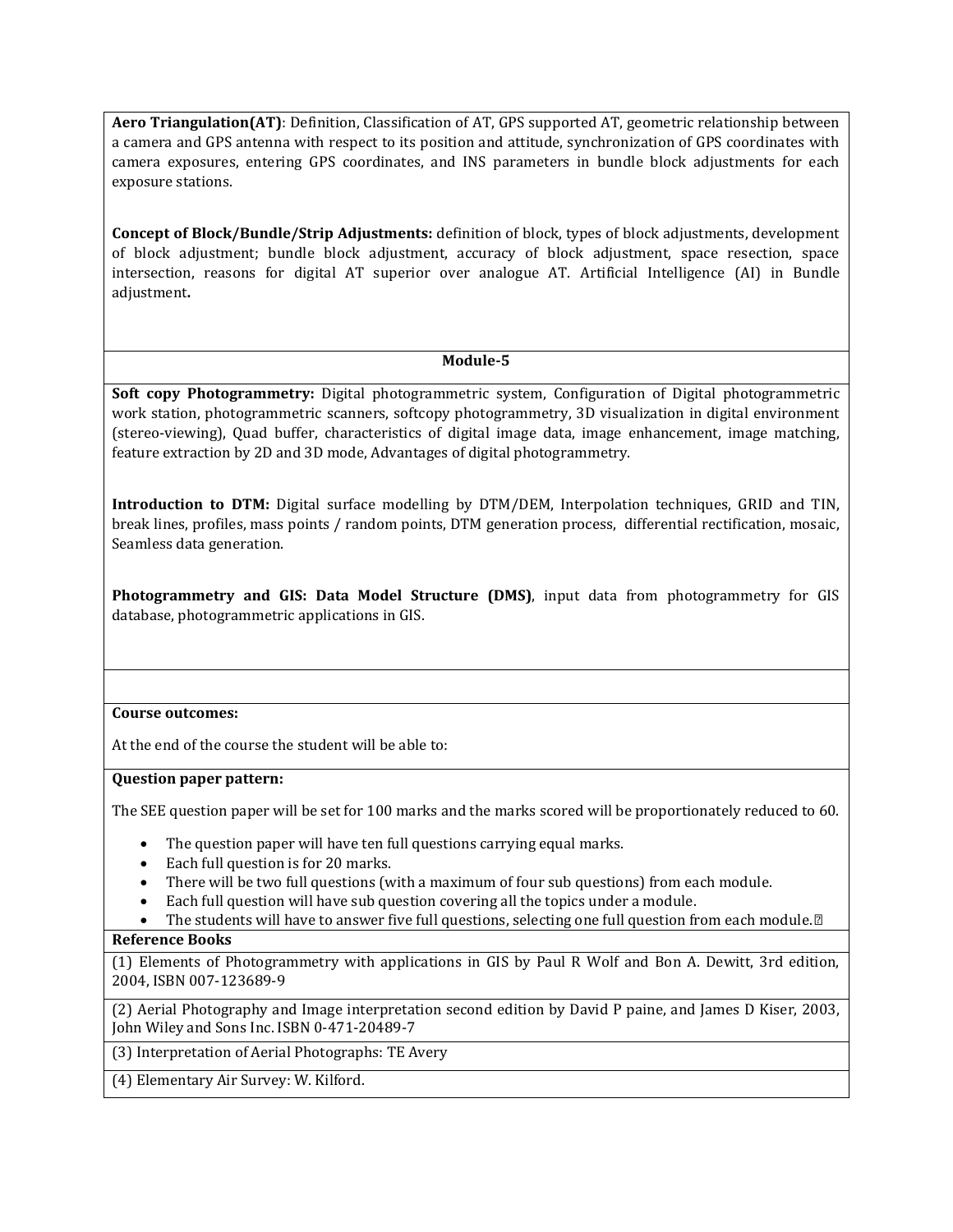(5) Manual of Photogrammetry: ASP Falls Church Virginia.

(6) Modern Photogrammetry by Edward M Mikhail

(7) Photogrammetry Vol. I- Kranss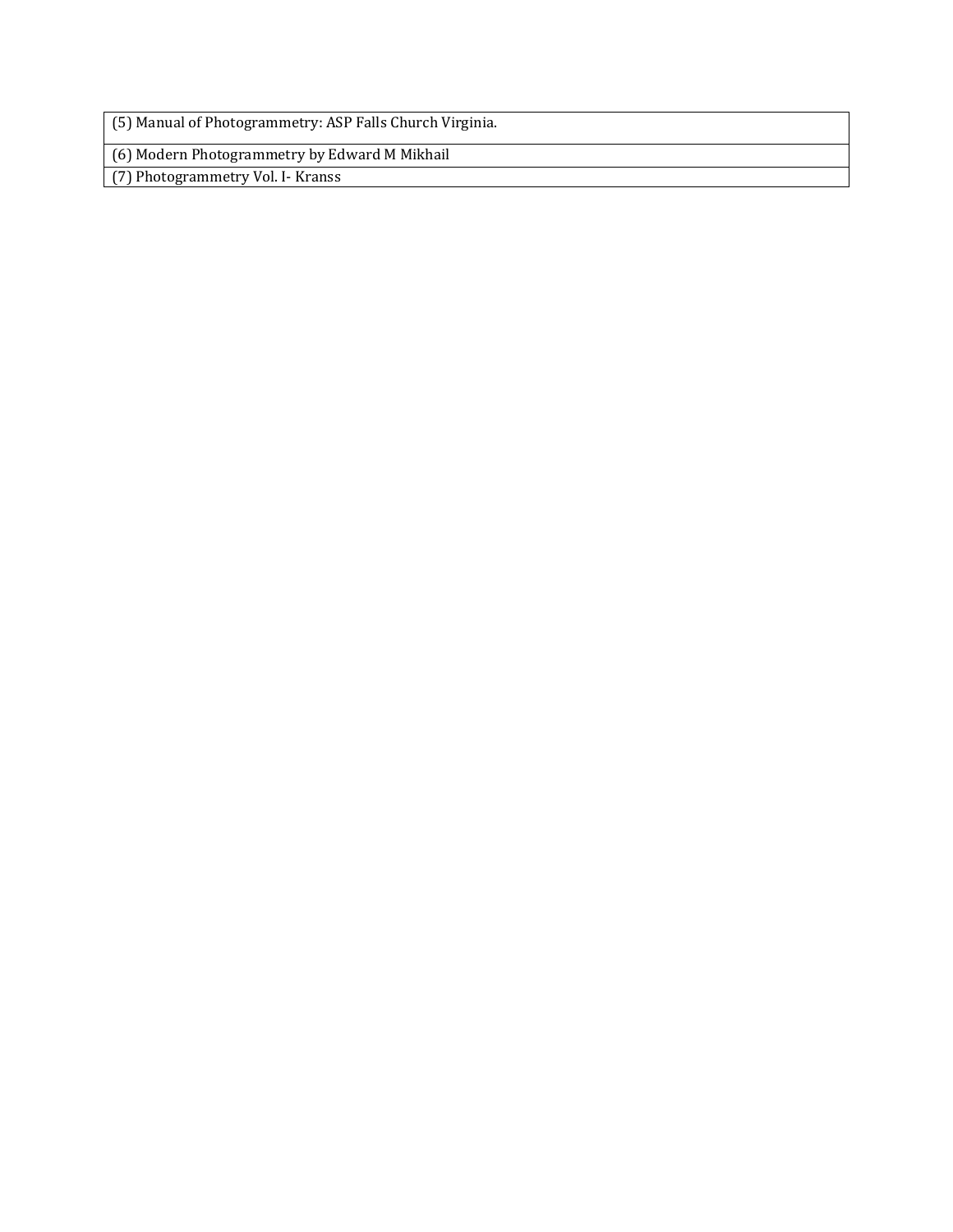| <b>GEOSPATIAL DATABASE MANAGEMENT SYSTEMS AND PROGRAMMING SKILLS</b>                                                                                                                                                                                                                                                                                        |          |                   |    |  |  |
|-------------------------------------------------------------------------------------------------------------------------------------------------------------------------------------------------------------------------------------------------------------------------------------------------------------------------------------------------------------|----------|-------------------|----|--|--|
| Course Code                                                                                                                                                                                                                                                                                                                                                 | 20CGI15  | <b>CIE Marks</b>  | 40 |  |  |
| Teaching Hours/Week (L:P:SDA)                                                                                                                                                                                                                                                                                                                               | 3:0:2    | <b>SEE Marks</b>  | 60 |  |  |
| Credits                                                                                                                                                                                                                                                                                                                                                     | 04       | <b>Exam Hours</b> | 03 |  |  |
|                                                                                                                                                                                                                                                                                                                                                             | Module-1 |                   |    |  |  |
| Databases and Users: Introduction, characteristics of database approach, intended uses of a DBMS,<br>implications of database approach.                                                                                                                                                                                                                     |          |                   |    |  |  |
| Database System Concepts and Architecture: Data models, schemas and instances, DBMS architecture and<br>data independence, database languages and interfaces, database system environment, classification of<br>database management systems.                                                                                                                |          |                   |    |  |  |
| Data Modelling: Conceptual data models for database design, ER model-concepts, schema constructs and<br>simple applications.                                                                                                                                                                                                                                |          |                   |    |  |  |
|                                                                                                                                                                                                                                                                                                                                                             | Module-2 |                   |    |  |  |
| Record Storage and Primary File Organizations: Secondary storage devices, buffering of blocks, placing<br>file records on disk, operations on files – heap files and sorted files – hashing techniques.<br>Index Structure of Files: Single level and multilevel ordered indexes, dynamic multilevel indexes using B-tree<br>and B+ tree                    |          |                   |    |  |  |
| Relational Data Model: Concepts and constraints, update operations on relations, relational algebra, simple<br>examples.                                                                                                                                                                                                                                    |          |                   |    |  |  |
|                                                                                                                                                                                                                                                                                                                                                             | Module-3 |                   |    |  |  |
| Database design: Functional dependencies and normalization for relational databases, Normal forms based<br>on primary keys, gene general definition of second and third normal forms, Boyce-Codd normal form.                                                                                                                                               |          |                   |    |  |  |
| Structured Query Language: Data definition in SQL, queries, update statements, views in SQL, DDL, and<br>DML. Relation Database Management System, querying operation. Object-relational database management<br>system (ORDBMS), Distributed databases, web services and XML, OLAP (Online Analytical Processing), OLTP<br>(Online transaction processing). |          |                   |    |  |  |
| Module-4                                                                                                                                                                                                                                                                                                                                                    |          |                   |    |  |  |

**Spatial Database Management System**: Introduction, concepts and data model, spatial query, spatial indexing (R- tree, Gird, files), Spatial network, Spatial data mining and Warehousing. Concurrency an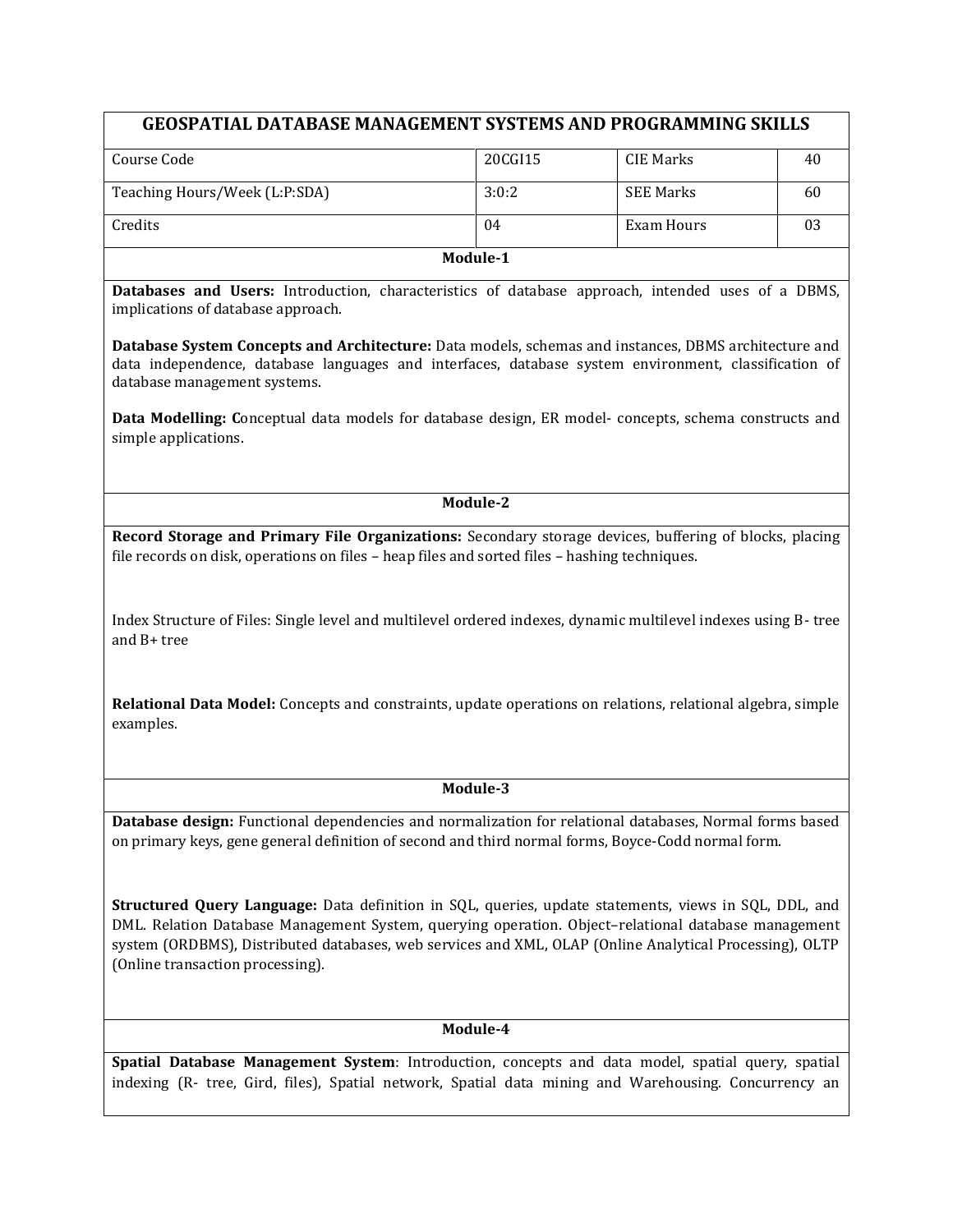Recovery concepts.

## **Module-5**

**Python Scripting:** Introduction, Environment setup, Debugging, Syntax, Variable Types, Operators, Decision statements, Loops, Numbers, Strings, Lists, Tuples, Dictionary, Modules, File I/O, Exceptions & Exception Handling, Arrays-2D, Classes & Objects, Classes & functions, Inheritance and Polymorphism.

#### **Course outcomes:**

At the end of the course the student will be able to:

#### Students will be exposed to basics of database, software tools and familiarization with geospatial database **Question paper pattern:** creation.

The SEE question paper will be set for 100 marks and the marks scored will be proportionately reduced to 60.

- The question paper will have ten full questions carrying equal marks.
- Each full question is for 20 marks.
- There will be two full questions (with a maximum of four sub questions) from each module.
- Each full question will have sub question covering all the topics under a module.

# **Reference Books**

(1) Elmasri R. and Navathe S.B., "**Fundamentals of Database Systems**", Benjamin/Cummings Publishing Co. Inc. (Addison- Wesley world student series), 2002

(2) Dr. R Nageswara Rao., "Core Python Programming" Second edition.

(3) Trembley J.P. and Sirenson P.G., "**An Introduction to Data Structures with Applications**", Tata McGraw-

(4) Date C.J., "An Introduction to Database Systems", Vol-I, Addison-Wesley.

(5) A.Silberschatz, H.F.Korth and S.Sudarshan, "**Database System Concepts**", McGraw-Hill International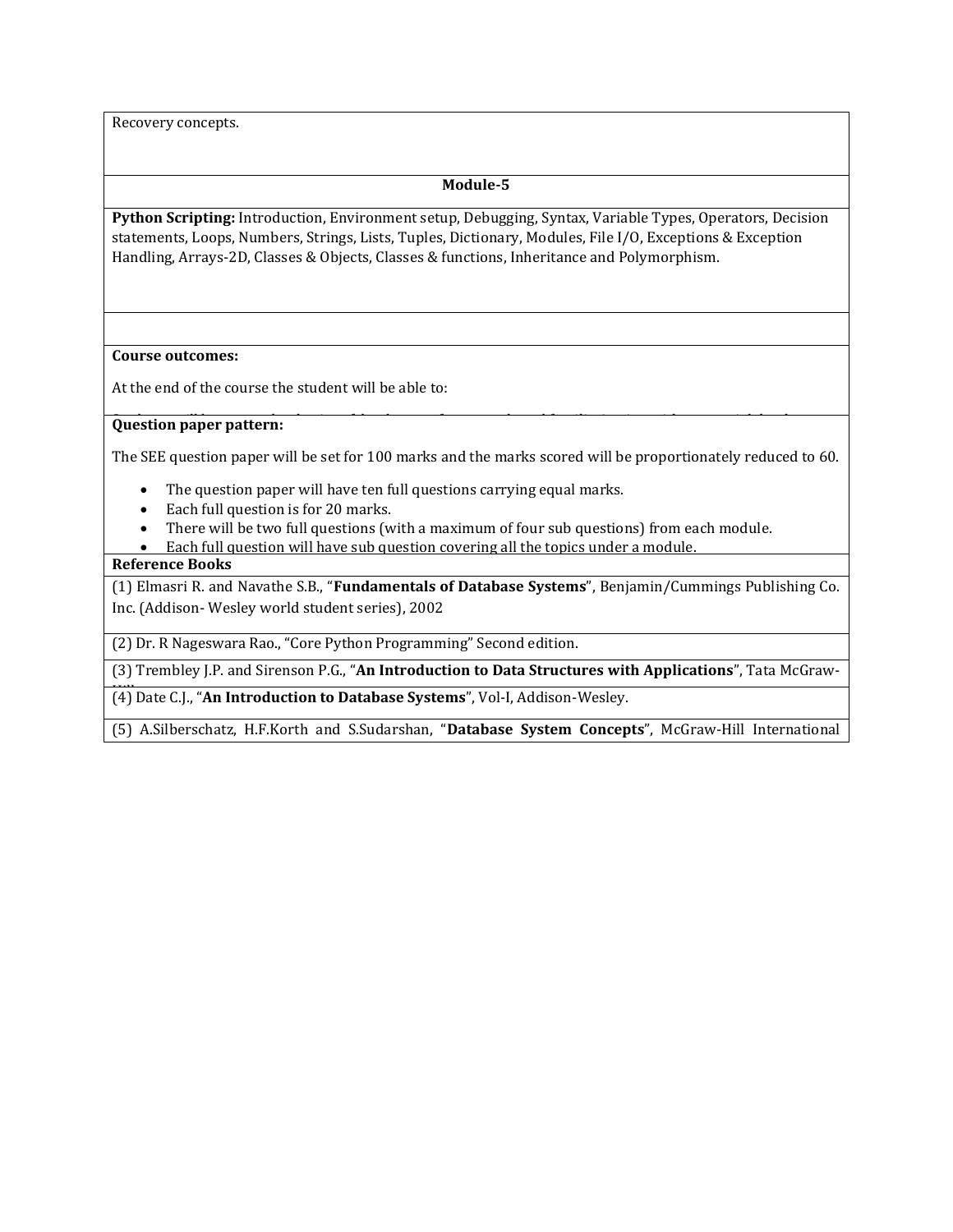|                                                                                                                                                 | <b>GEOINFORMATICS LABORATORY-I</b>                                                                                                                                                         |                    |                   |    |  |  |  |
|-------------------------------------------------------------------------------------------------------------------------------------------------|--------------------------------------------------------------------------------------------------------------------------------------------------------------------------------------------|--------------------|-------------------|----|--|--|--|
| Course Code<br>20CGIL16<br><b>CIE Marks</b>                                                                                                     |                                                                                                                                                                                            |                    |                   |    |  |  |  |
| Teaching Hours/Week (L:P:SDA)                                                                                                                   |                                                                                                                                                                                            | 0:4:0              | <b>SEE Marks</b>  | 60 |  |  |  |
| Credits                                                                                                                                         |                                                                                                                                                                                            | 02                 | <b>Exam Hours</b> | 03 |  |  |  |
| Sl.                                                                                                                                             |                                                                                                                                                                                            | <b>Experiments</b> |                   |    |  |  |  |
| N <sub>O</sub>                                                                                                                                  |                                                                                                                                                                                            |                    |                   |    |  |  |  |
| $\mathbf{1}$                                                                                                                                    | Familiarization with Maps of different scales (SOI Toposheets) Familiarization with<br>Monochromatic and Multispectral Satellite Imagery (Creation of FCC) Downloading Satellite<br>Images |                    |                   |    |  |  |  |
| 2                                                                                                                                               | Geometric Correction of Satellite Data(Georeferencing, Mosaicking and Subsetting) Atmospheric &<br>Radiometric Correction of Satellite Images                                              |                    |                   |    |  |  |  |
| 3                                                                                                                                               | Visual Interpretation of Aerial photographs & Satellite Imagery and area                                                                                                                   |                    |                   |    |  |  |  |
|                                                                                                                                                 | measurement                                                                                                                                                                                |                    |                   |    |  |  |  |
| 4                                                                                                                                               | Import and Export of Satellite data to various formats using different                                                                                                                     |                    |                   |    |  |  |  |
| 5                                                                                                                                               | softwareCreating Geodatabase using ArcGIS Spatial Data creation using field data in GIS Software<br>environment                                                                            |                    |                   |    |  |  |  |
| 6                                                                                                                                               | Feature extraction (Vectorization) using GIS Software<br>Familiarization in open source like (Q- GIS)                                                                                      |                    |                   |    |  |  |  |
| 7                                                                                                                                               | Stereo Test Familiarization with Mirror Stereoscope Familiarization with the use of Parallax Bar                                                                                           |                    |                   |    |  |  |  |
|                                                                                                                                                 | Determination of height of objects from stereo pairs                                                                                                                                       |                    |                   |    |  |  |  |
| 8                                                                                                                                               | Feature extraction and tracing of details from stereo pairs Demonstration on Digital<br>Photogrammetric Station Orthophoto generation, Mosaicking                                          |                    |                   |    |  |  |  |
| 9                                                                                                                                               | Installation, Connections using CMD, DBCMD, Simple querying and                                                                                                                            |                    |                   |    |  |  |  |
| 10                                                                                                                                              | Visualizing of spatial data in R, Layer stacking of bands and generation of program using R<br>program.                                                                                    |                    |                   |    |  |  |  |
| Course outcomes:                                                                                                                                |                                                                                                                                                                                            |                    |                   |    |  |  |  |
| At the end of the course the student will be able to:                                                                                           |                                                                                                                                                                                            |                    |                   |    |  |  |  |
| Students will be equipped with modern tools, softwares of GIS and be confident to implement a GIS project<br>independently or as a team effort. |                                                                                                                                                                                            |                    |                   |    |  |  |  |
|                                                                                                                                                 |                                                                                                                                                                                            |                    |                   |    |  |  |  |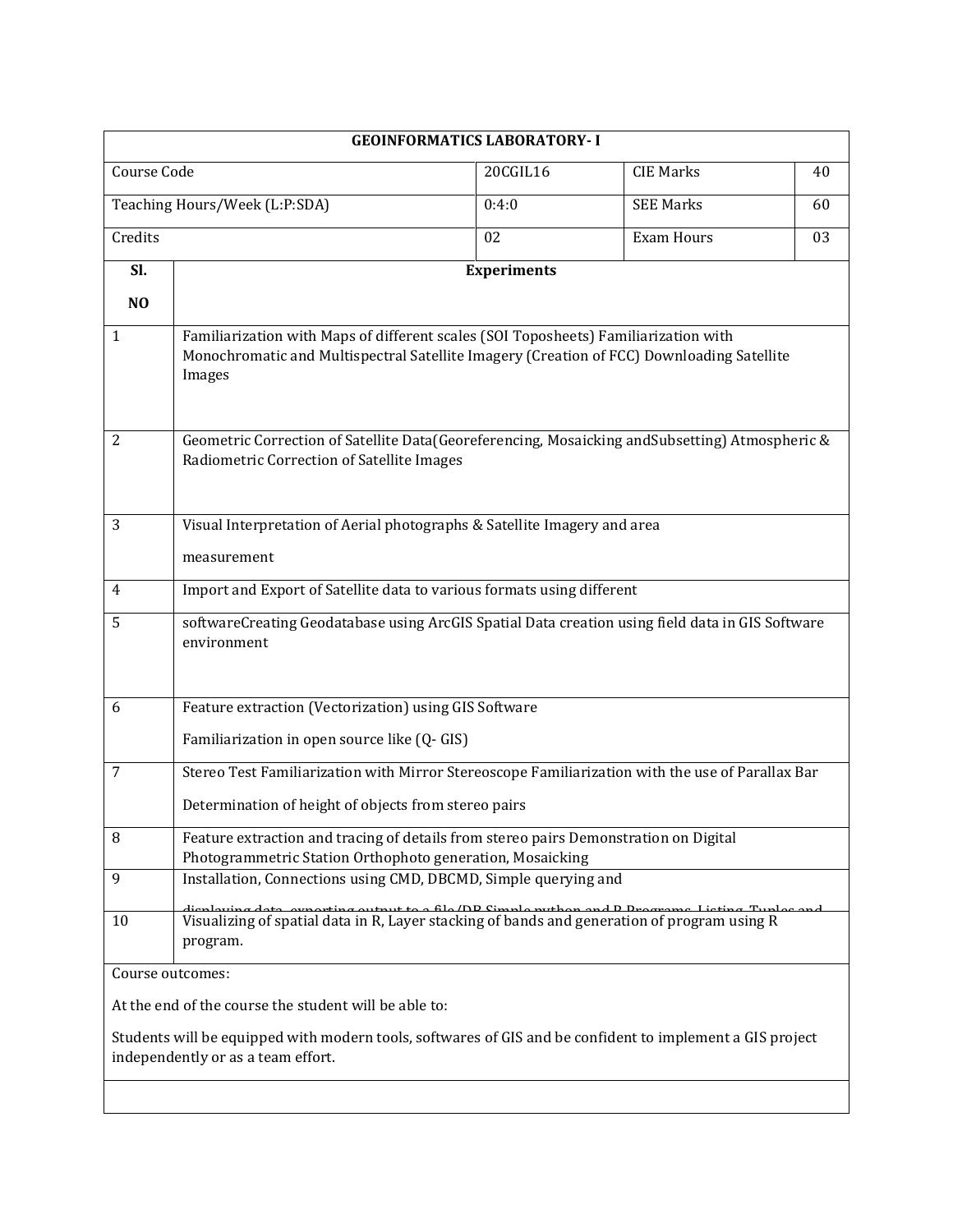|                               | <b>Research Methodology and IPR</b> |                  |    |  |  |
|-------------------------------|-------------------------------------|------------------|----|--|--|
| Course Code                   | 20RMI17                             | CIE Marks        | 40 |  |  |
| Teaching Hours/Week (L:P:SDA) | 1:0:2                               | <b>SEE Marks</b> | 60 |  |  |
| Credits                       | 02                                  | Exam Hours       | 03 |  |  |
| Module-1                      |                                     |                  |    |  |  |

**Research Methodology:** Introduction, Meaning of Research, Objectives of Research, Motivation in Research, Types of Research, Research Approaches, Significance of Research, Research Methods versus Methodology, Research and Scientific Method, Importance of Knowing How Research is Done, Research Process, Criteria of Good Research, and Problems Encountered by Researchers in India.

**Defining the Research Problem:** Research Problem, Selecting the Problem, Necessity of Defining the Problem, Technique Involved in Defining a Problem, An Illustration.

#### **Module-2**

**Reviewing the literature:** Place of the literature review in research, Bringing clarity and focus to your research problem, Improving research methodology, Broadening knowledge base in research area, Enabling contextual findings, How to review the literature, searching the existing literature, reviewing the selected literature, Developing a theoretical framework, Developing a conceptual framework, Writing about the literature reviewed.

**Research Design:** Meaning of Research Design, Need for Research Design, Features of a Good Design, Important Concepts Relating to Research Design, Different Research Designs, Basic Principles of Experimental **Module-3**

**Design of Sampling:** Introduction, Sample Design, Sampling and Non-sampling Errors, Sample Survey versus Census Survey, Types of Sampling Designs.

**Measurement and Scaling:** Qualitative and Quantitative Data, Classifications of Measurement Scales, Goodness of Measurement Scales, Sources of Error in Measurement Tools, Scaling, Scale Classification Bases, Scaling Technics, Multidimensional Scaling, Deciding the Scale.

**Data Collection**: Experimental and Surveys, Collection of Primary Data, Collection of Secondary Data, Module-4

**Testing of Hypotheses:** Hypothesis, Basic Concepts Concerning Testing of Hypotheses, Testing of Hypothesis, Test Statistics and Critical Region, Critical Value and Decision Rule, Procedure for Hypothesis Testing, Hypothesis Testing for Mean, Proportion, Variance, for Difference of Two Mean, for Difference of Two Proportions, for Difference of Two Variances, P-Value approach, Power of Test, Limitations of the Tests of Hypothesis.

**Chi-square Test:** Test of Difference of more than Two Proportions, Test of Independence of Attributes, Test of Goodness of Fit, Cautions in Using Chi Square Tests. *∎*

## **Module-5**

**Interpretation and Report Writing:** Meaning of Interpretation, Technique of Interpretation, Precaution in Interpretation, Significance of Report Writing, Different Steps in Writing Report, Layout of the Research Report, Types of Reports, Oral Presentation, Mechanics of Writing a Research Report, Precautions for Writing Research Reports.

**Intellectual Property:** The Concept, Intellectual Property System in India, Development of TRIPS Complied Regime in India, Patents Act, 1970, Trade Mark Act, 1999,The Designs Act, 2000, The Geographical Indications of Goods (Registration and Protection) Act1999, Copyright Act,1957,The Protection of Plant Varieties and Farmers' Rights Act, 2001,The Semi-Conductor Integrated Circuits Layout Design Act, 2000,